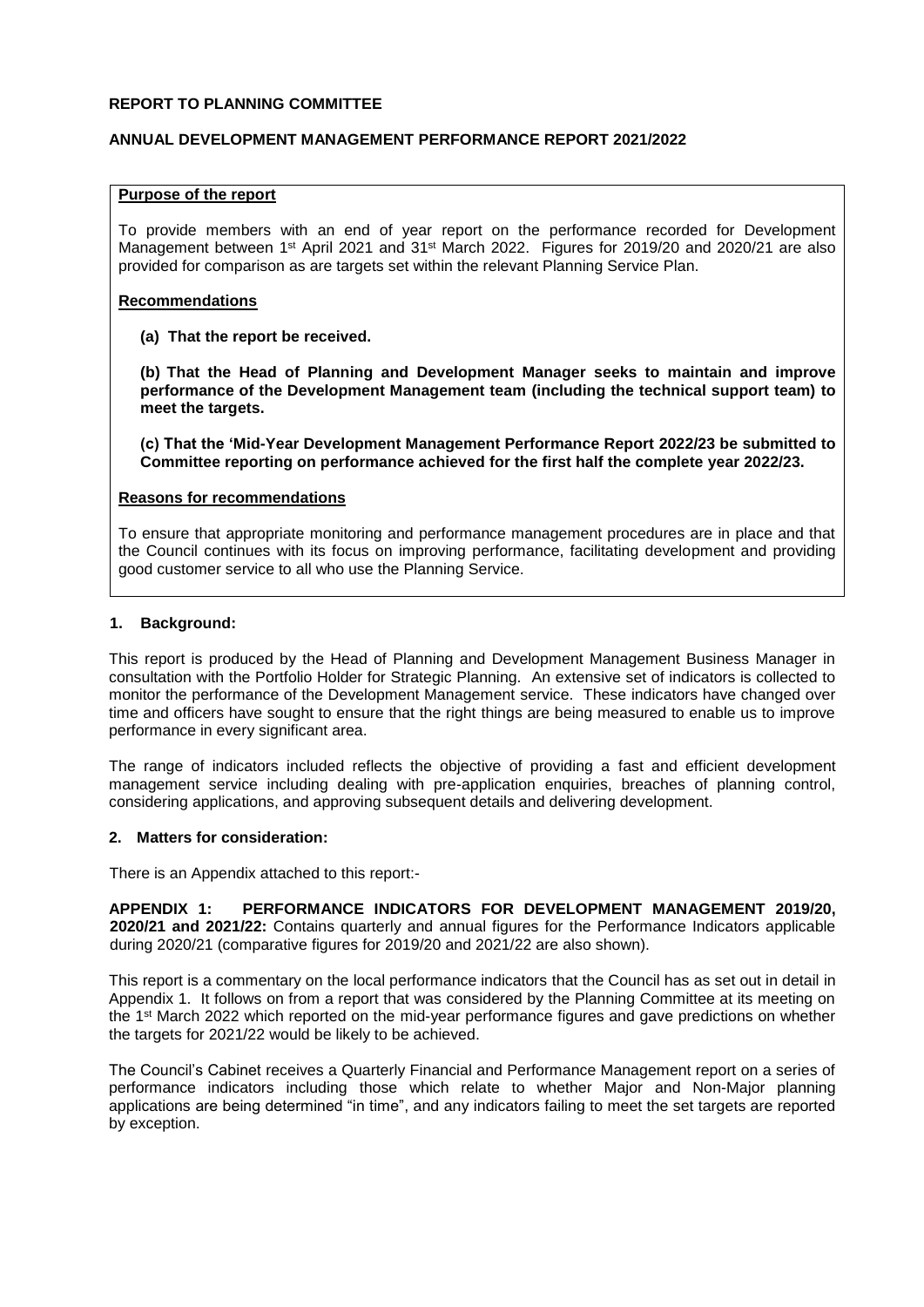## **3. The performance achieved:**

### **National Performance Indicators**

The Government has a system of designation of poorly performing planning authorities – two of the four current criteria for designation under 'Special Measures' are thresholds relating to the speed of determination of Major and Non-major applications, performance below which designation is likely. Designation as a poorly performing Local Planning Authority would have significant and adverse consequences for the Council.

The assessment period for this measure is the two years up to and including the most recent quarter for which data on planning application decisions are available at the time of designation.

The threshold for designation as an underperforming authority at the end of that reporting period for 'Major' applications is where the Council has failed to determine a minimum of 60% of its applications within a 13 week period or such longer period of time as might have been agreed with the applicant.

For 'Non-major' applications (All 'Minor' applications plus 'Changes of use' and 'Householder' applications) the threshold is where the Council has failed to determine a minimum of 70% of its applications within an 8 week period or such longer period of time as might have been agreed with the applicant.

The other designation criteria measure the quality of decision making as demonstrated by appeal performance (again for Majors and Non-Majors). The measure to be used is the percentage of the total number of decisions made by the authority on applications that are then subsequently overturned at appeal, once nine months have elapsed following the end of the assessment period.

The nine months specified in the measure enables appeals to pass through the system and be decided for the majority of decisions on planning applications made during the assessment period.

The threshold for designation with regard to both 'Major' and 'Non-major' in terms of quality of decisions is where 10% or more of the authority's decisions are allowed at appeal. Therefore, in this instance the upper limit is 10%.

|                                                     | <b>Designation threshold</b> | <b>Performance</b><br>To date |
|-----------------------------------------------------|------------------------------|-------------------------------|
| Speed of major development<br>applications          | Less than $60\%$             | 100%*                         |
| Speed of non-major development<br>applications      | Less than 70%                | 98.8%*                        |
| <b>Quality of major development</b><br>applications | Over 10%                     | $6.3\%$ **                    |
| Quality of non-major development<br>applications    | Over 10%                     | $0.8\%$ ***                   |

The Council's performance with regard to the 4 national indicators are as follows:

The figures provided are based upon the rolling total for the two year assessment period drawn from the Ministry of Communities, Housing and Local Government's (MCHLG) nationally published 'Live Planning Tables' for the following two year assessment periods: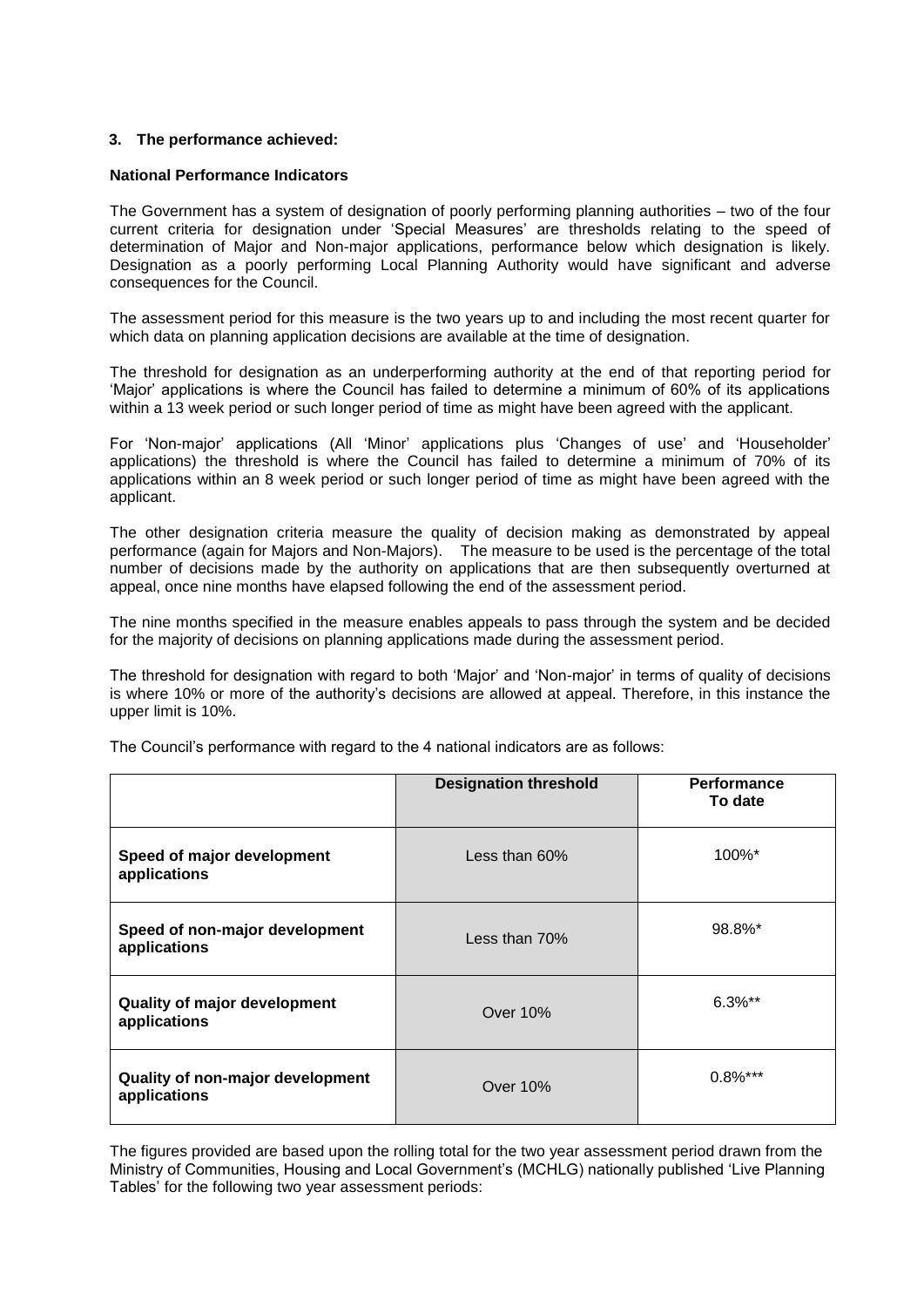\* January 2020 – December 2021 (Table 151a for major development and 153 for non-major) \*\* October 2018 – September 2020 (Table 152a) \*\*\* July 2018 – June 2020 (Table 154)

As can be seen above, the Council is clearly well above the threshold for designation in terms of 'speed of decisions' for both 'Major' and 'Non-major' applications and well below the upper threshold in respect of 'Quality of Decision' for non-major development applications.

Whilst still below the upper threshold, performance has declined in respect of 'Quality of Decision' for major development applications compared to 2020/21 which was 3.4%. There were 3 out of 5 decisions overturned at appeal out of a total 48 decisions issued on major development application during the assessment period. A table of the major development appeals within the assessment period is attached at Appendix 2 for information.

The MHCLG *'*Live Planning Tables' show how improved performance over a sustained period has affected the Council's placing. The most up to date performance information published in the Live Planning Tables places the Council in the top quartile for 'Speed of Decisions' for 'Major' applications and 'Non-major' applications. This compares to second quartile performance on 'Major' applications and top quartile for 'Non-Major' applications at the end of the year 2020/2021.

## **Local Performance Indicators (LPI)**

There are 7 indicators, all measuring speed of performance, which are referred to in the commentaries below. Members will note that out of these 7 performance indicators, the target set by the Council for itself has been met in 2021/22 in 5 cases.

## *INDICATOR - Percentage of applications determined within timescales:-*

- *(1) 72.5% of 'Major' applications<sup>1</sup> determined 'in time'<sup>2</sup>*
- *(2) 77.5% of 'Minor' applications<sup>3</sup> determined 'in time'<sup>2</sup>*
- *(3) 85% of 'Other' applications<sup>4</sup> determined 'in time'<sup>2</sup>*
- *(4) 85% of 'Non-major' applications<sup>5</sup> determined 'in time'<sup>2</sup>*

### *(see footnotes set out at the end of this report)*

(1) In dealing with **'Major' applications** the LPI is 72.5%. The end of year performance 2020/21 was 100%.



100% of decisions have now been issued 'in time' for a 2 year period.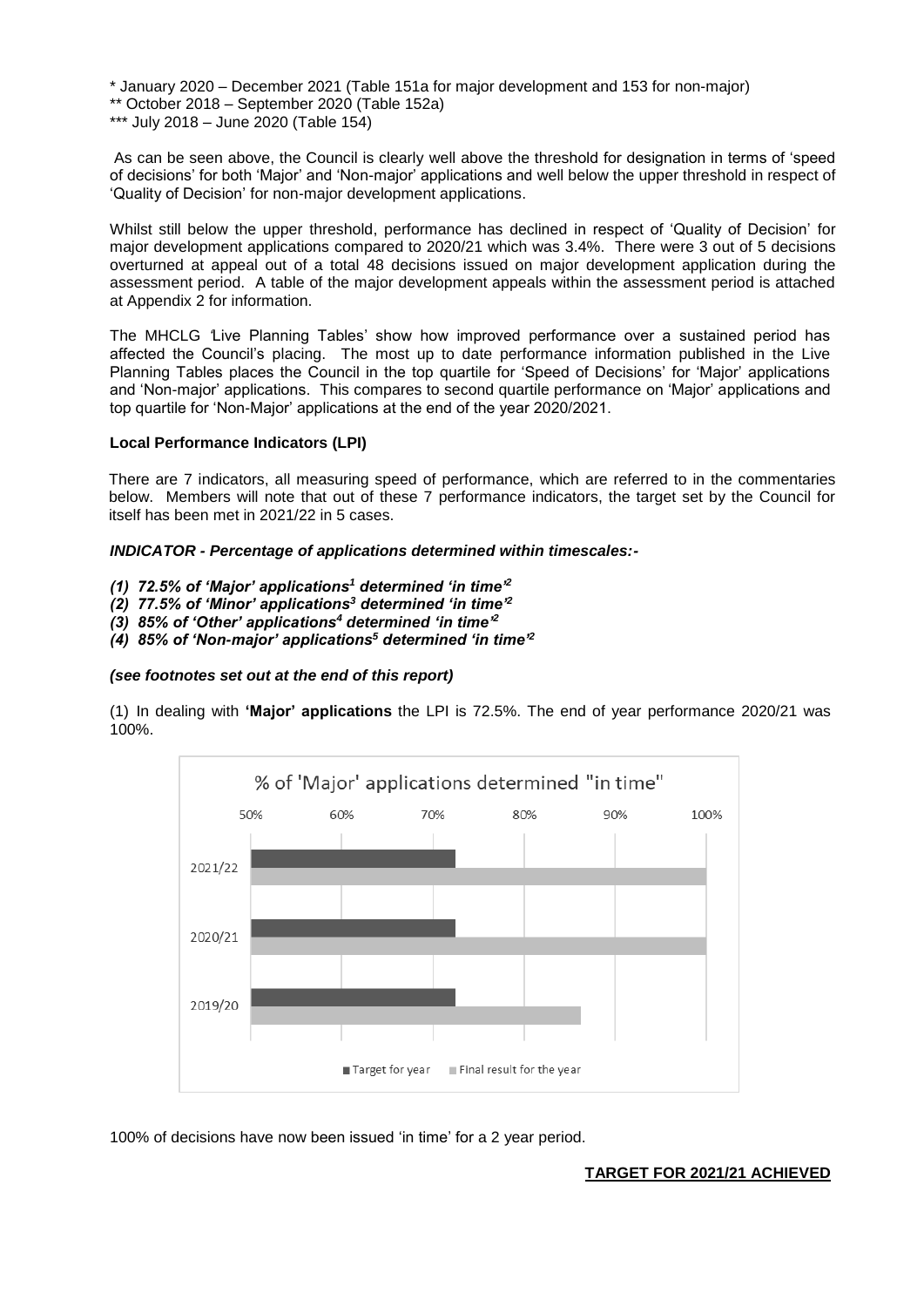



# **TARGET FOR 2021/22 ACHIEVED**

(3) In dealing with **'Other' applications** the 'LPI for minor is 85%. The figures for 2021/22 is 98.3%.



# **TARGET FOR 2021/22 ACHIEVED**

(4) In dealing with **'Non-major' applications** the 'LPI for minor is 85%. The figures for 2021/22 is 98.4%.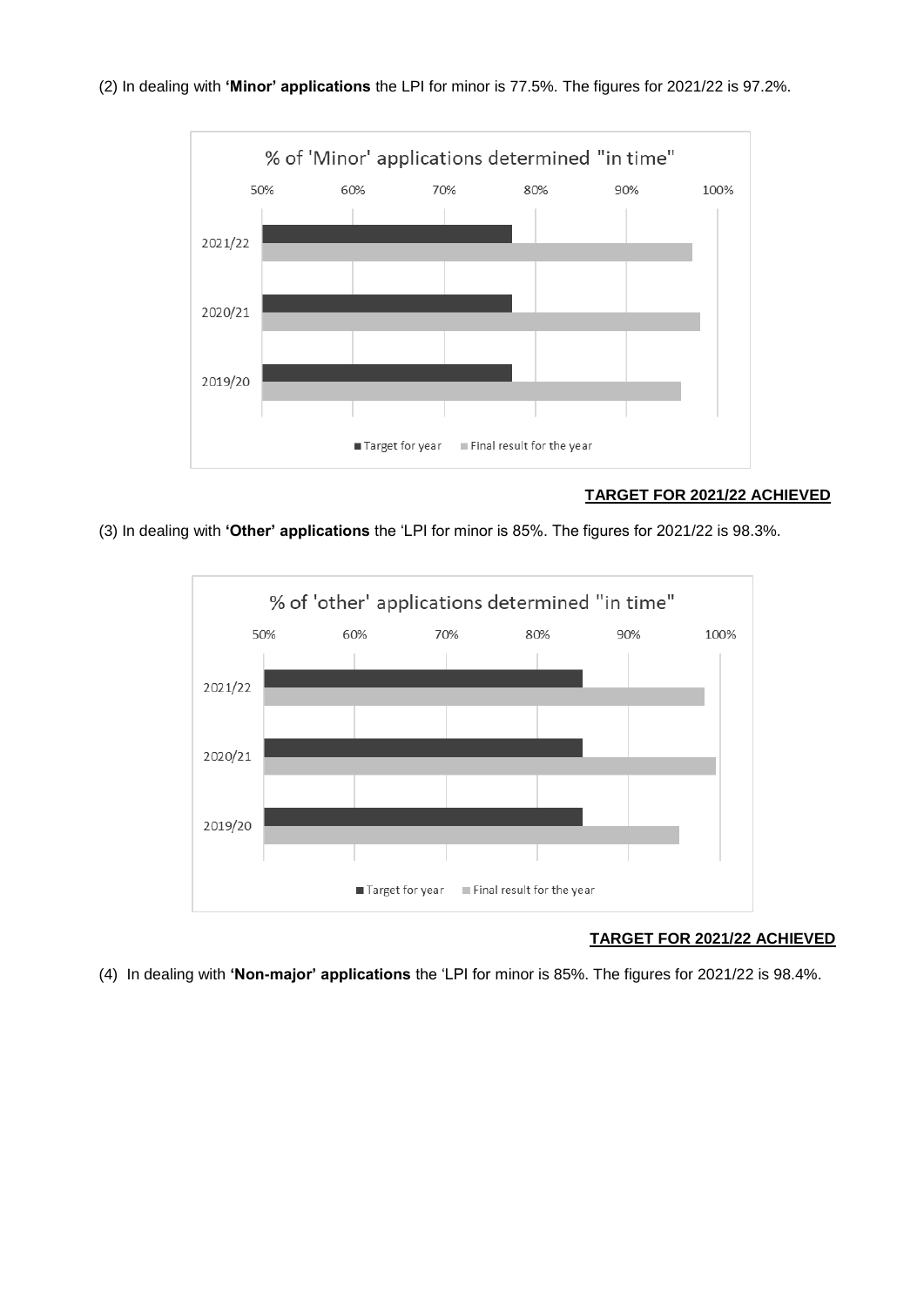

# **TARGET FOR 2021/22 ACHIEVED**

In conclusion, all 4 four targets relating to the speed of determination of planning applications have been exceeded.

*\_\_\_\_\_\_\_\_\_\_\_\_\_\_\_\_\_\_\_\_\_\_\_\_\_\_\_\_\_\_\_\_\_\_\_\_\_\_\_\_\_\_\_\_\_\_\_\_\_\_\_\_\_\_\_\_\_\_\_\_\_\_\_\_\_\_\_\_\_\_\_\_\_\_\_\_\_\_\_\_\_\_\_\_*

# **INDICATOR - Percentage of pre-application enquiries answered in time**

In dealing with **Pre-application enquiries** the 'LPI for minor is 75%. The figures for 2021/22 is 59.9% which is below target and is lower than at the mid-year point.



# **TARGET FOR 2021/22 NOT ACHIEVED**

The Service received 472 pre-application enquiries up to the end of 2021/22, slightly fewer than 2020/21 when 512 enquiries were received. The Service has, however, determined considerably more planning applications given that at the end of 2021/22 662 decisions on planning applications have been issued compared to 557 at the end of 2020/21. Whilst the Service continues to provide pre-application advice, the increased demands on officer time due to the increase in applications determined has led to delays that continues to impact upon performance.

\_\_\_\_\_\_\_\_\_\_\_\_\_\_\_\_\_\_\_\_\_\_\_\_\_\_\_\_\_\_\_\_\_\_\_\_\_\_\_\_\_\_\_\_\_\_\_\_\_\_\_\_\_\_\_\_\_\_\_\_\_\_\_\_\_\_\_\_\_\_\_\_\_\_\_\_\_\_\_\_\_\_\_\_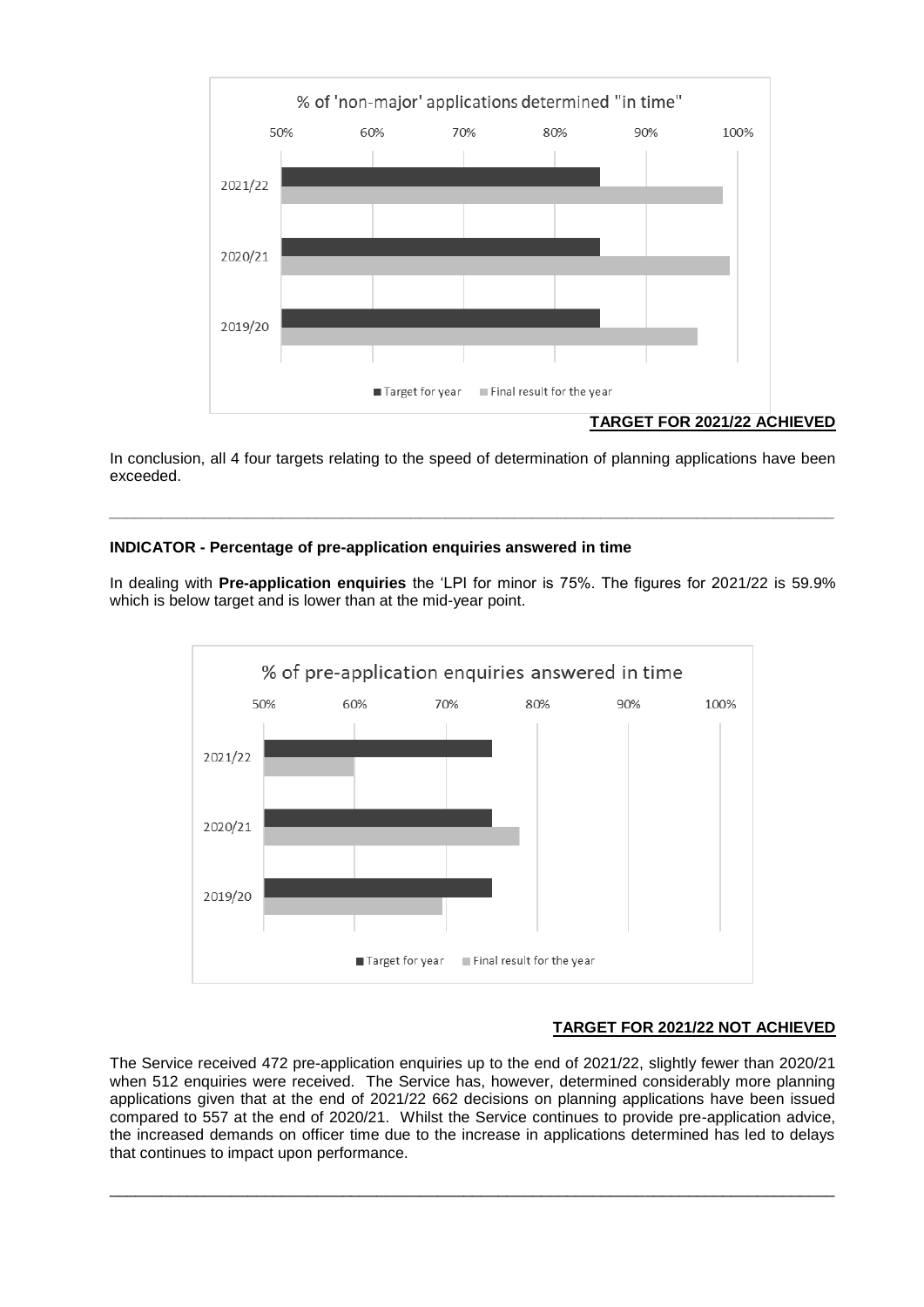# *INDICATOR - Percentage of applications for approvals required by conditions determined within 8 weeks*



In dealing with **Discharge of Condition applications** the LPI for minor is 75%. The figures for 2021/22 is 93.8%*.*

## *INDICATOR - Percentage of complainants informed within the required timescales of any action to be taken about alleged breaches of planning control.*

In dealing with **'Enforcement complaints'** the 'LPI for this service is 75%. The figures for 2021/22 is 69.4%, lower than was reported in the mid-year performance report 71% but an improvement on the performance for 2020/21 which was 60.6%*.* 



## **TARGET FOR 2021/22 NOT ACHIEVED** \_\_\_\_\_\_\_\_\_\_\_\_\_\_\_\_\_\_\_\_\_\_\_\_\_\_\_\_\_\_\_\_\_\_\_\_\_\_\_\_\_\_\_\_\_\_\_\_\_\_\_\_\_\_\_\_\_\_\_\_\_\_\_\_\_\_\_\_\_\_\_\_\_\_\_\_\_\_\_\_\_\_\_\_